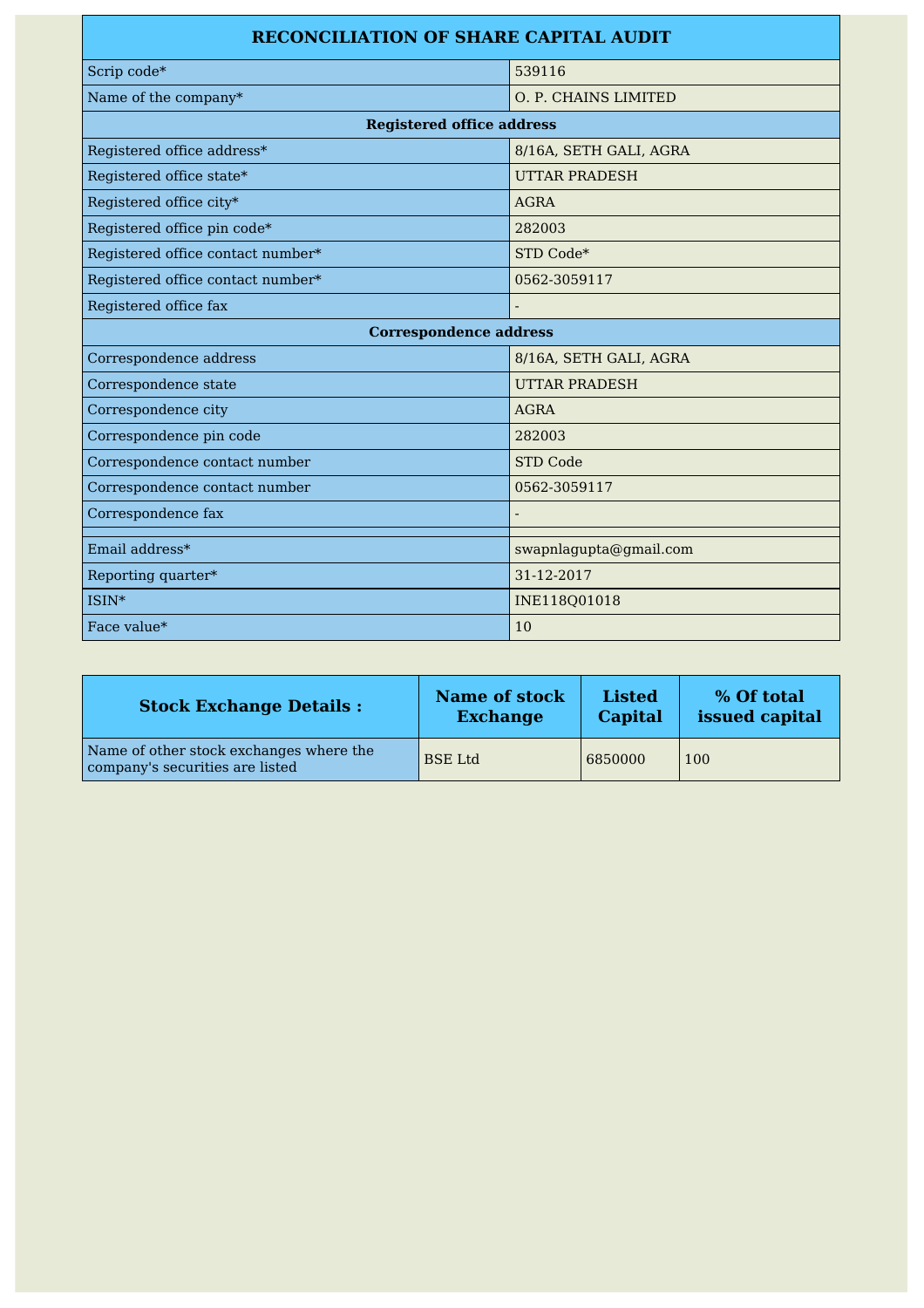| <b>Capital Details:</b>                                                              |                     |                              |  |
|--------------------------------------------------------------------------------------|---------------------|------------------------------|--|
|                                                                                      | Number of<br>shares | % Of total issued<br>capital |  |
| Issued capital*                                                                      | 6850000             |                              |  |
| Listed capital (BSE) (As per company records)*                                       | 6850000             | 100                          |  |
| Held in dematerialised form in CDSL*                                                 | 3115100             | 45.48                        |  |
| $\mid$ Held in dematerialised form in NSDL $^*$                                      | 3734900             | 54.52                        |  |
| Physical*                                                                            | $\Omega$            | $\Omega$                     |  |
| Total no.of shares*                                                                  | 6850000             | 100                          |  |
| Reasons for difference if any, Between issued capital and listed<br>$capital*$       |                     |                              |  |
| Reasons for difference if any, Between issued capital and total<br>number of shares* |                     |                              |  |
| Reasons for difference if any, Between listed capital and total number<br>of shares* |                     |                              |  |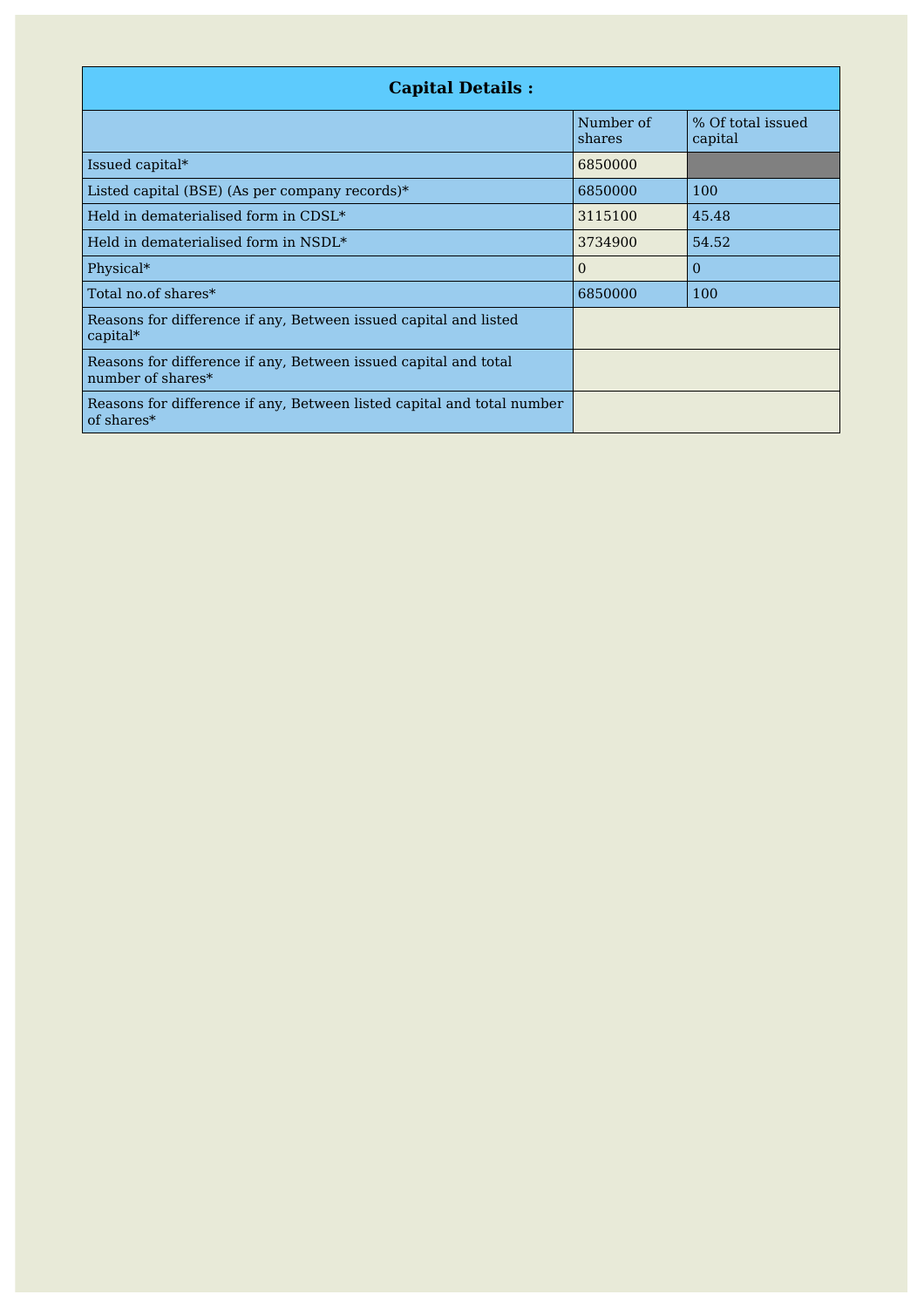## **Certifying the details of changes in share capital during the quarter under consideration as per Table below :**

| No. | corial Particulars | $\mathsf{No}.\mathsf{of}$ | Applied for<br>$\frac{1}{\text{shares}}$ shares isting | Applied / Not   Listed on Stock  <br>Exchanges<br>(Specify Names) | whether<br>lintimated<br>to CDSL | whether<br>intimated<br>to NSDL | In-prin appr.<br>pending for SE<br>(Specify Names) |
|-----|--------------------|---------------------------|--------------------------------------------------------|-------------------------------------------------------------------|----------------------------------|---------------------------------|----------------------------------------------------|
|     |                    |                           |                                                        |                                                                   |                                  |                                 |                                                    |

| Register of members is updated*                                                                                    | Yes |
|--------------------------------------------------------------------------------------------------------------------|-----|
| If not, Updated upto which date                                                                                    |     |
| Reference of previous quarter with regards to excess dematerialised shares, If any.                                | NA  |
| Has the company resolved the matter (excess dematerialised shares mentioned above) in the current<br>quarter $?$ * | NA  |
| If not, Reason why?                                                                                                |     |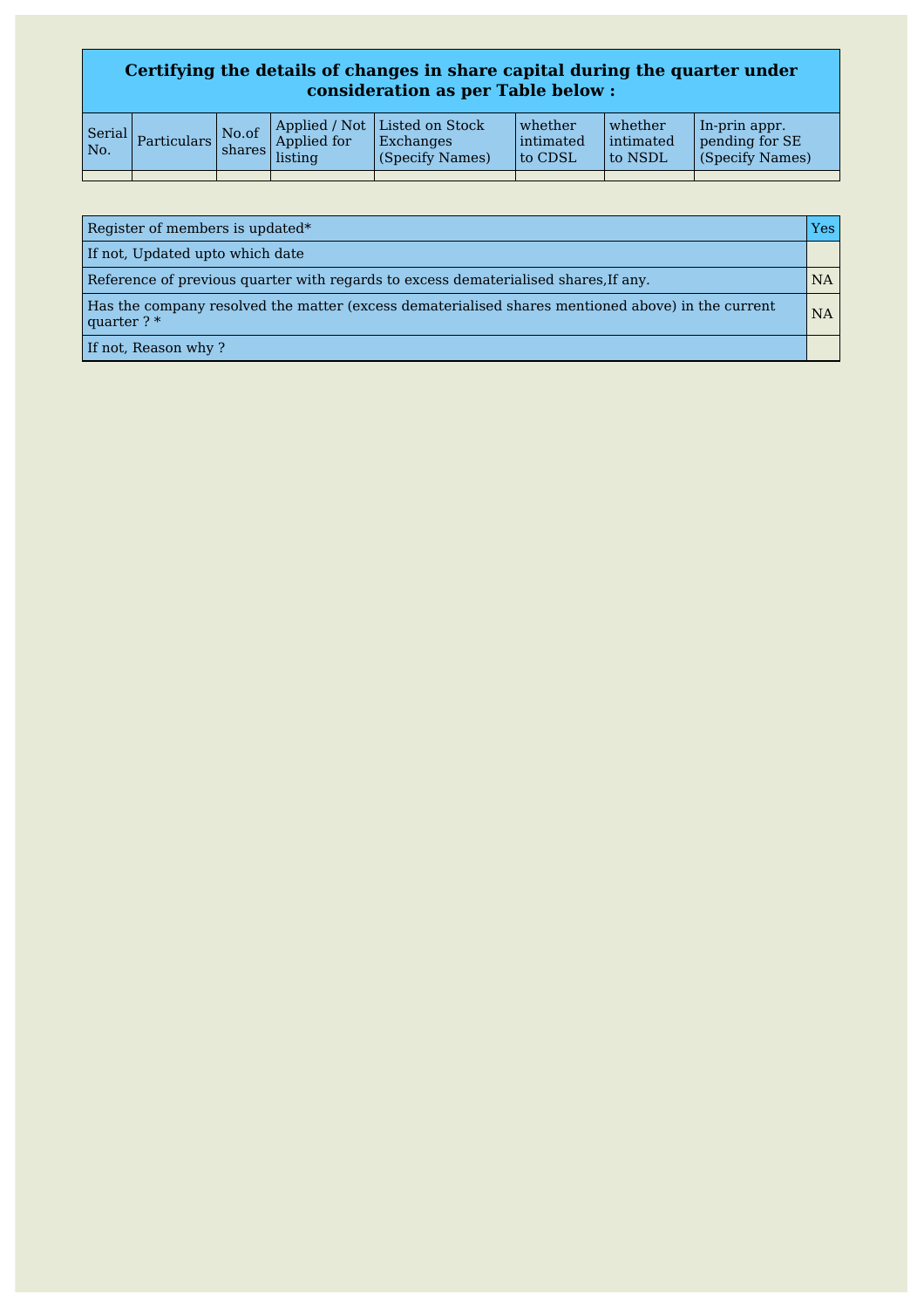## **Mentioned the total no.of requests, If any, confirmed after 21 days and the total no.of requests pending beyond 21 days with the reasons for delay**

| Total no.of demat requests     | No.of requests* | No.of shares* | Reasons for delay |
|--------------------------------|-----------------|---------------|-------------------|
| Confirmed after 21 days*       |                 |               | NA                |
| Pending for more than 21 days* |                 |               | <b>NA</b>         |

| <b>Compliance Officer Details</b> |                          |  |
|-----------------------------------|--------------------------|--|
| Name of the compliance officer*   | <b>SWAPNLA GUPTA</b>     |  |
| Designation*                      | <b>COMPANY SECRETARY</b> |  |
| <b>Membership Nos</b>             | 29434                    |  |
| Telephone no.*                    | 91-9760788882            |  |
| Fax no.                           |                          |  |
| $E$ -mail id*                     | swapnlagupta@gmail.com   |  |